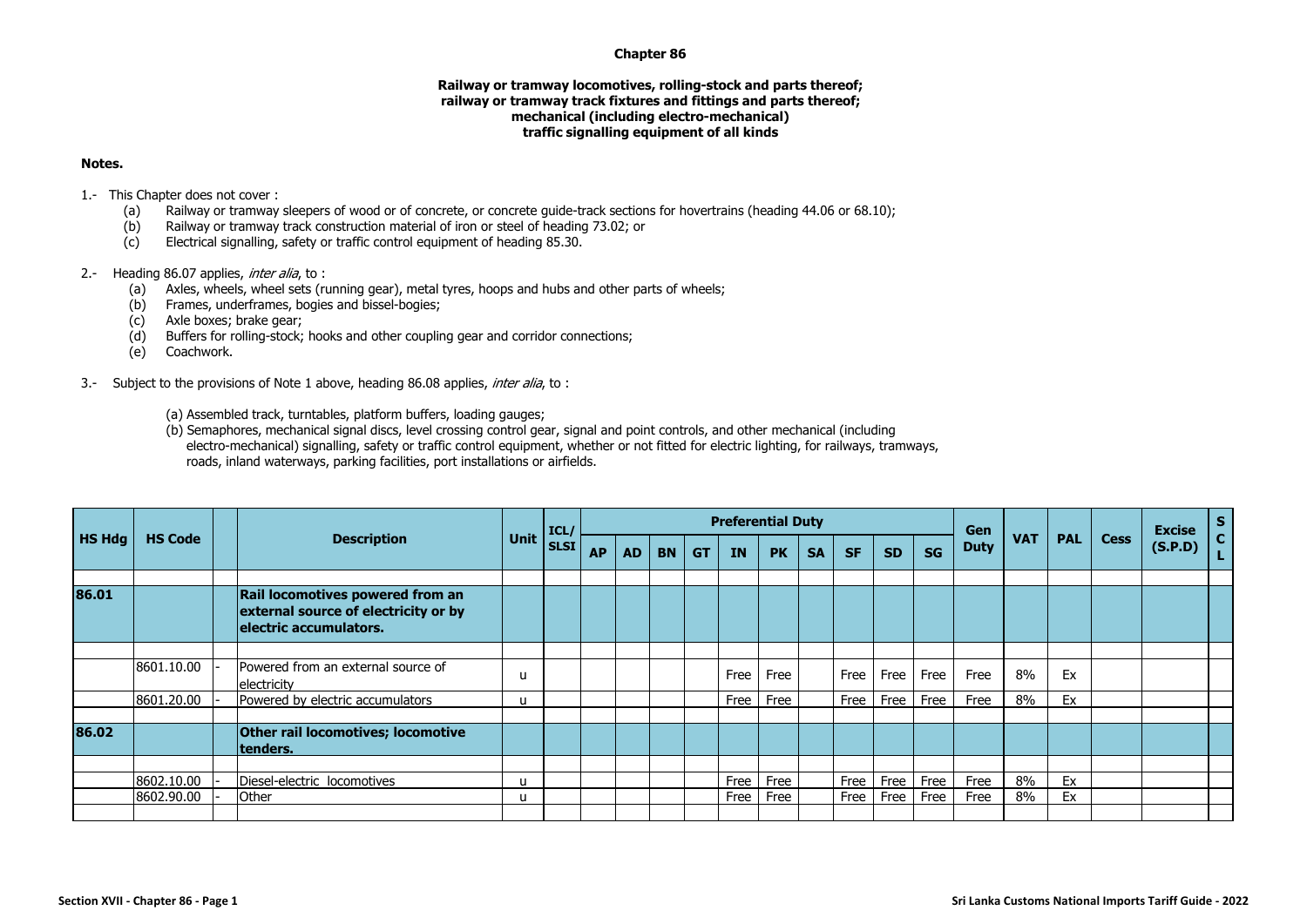|               |                       |  | <b>Description</b>                                                                                                                                                                                                      |                   | ICL/        |           |           |           |           |              | <b>Preferential Duty</b> |           |              |              |              | Gen          |            |            |             | <b>Excise</b> | ${\sf s}$         |
|---------------|-----------------------|--|-------------------------------------------------------------------------------------------------------------------------------------------------------------------------------------------------------------------------|-------------------|-------------|-----------|-----------|-----------|-----------|--------------|--------------------------|-----------|--------------|--------------|--------------|--------------|------------|------------|-------------|---------------|-------------------|
| <b>HS Hdg</b> | <b>HS Code</b>        |  |                                                                                                                                                                                                                         | Unit              | <b>SLSI</b> | <b>AP</b> | <b>AD</b> | <b>BN</b> | <b>GT</b> | <b>IN</b>    | <b>PK</b>                | <b>SA</b> | <b>SF</b>    | <b>SD</b>    | <b>SG</b>    | <b>Duty</b>  | <b>VAT</b> | <b>PAL</b> | <b>Cess</b> | (S.P.D)       | $\mathbf{C}$<br>L |
| 86.03         |                       |  | Self-propelled railway or tramway<br>coaches, vans and trucks, other than<br>those of heading 86.04.                                                                                                                    |                   |             |           |           |           |           |              |                          |           |              |              |              |              |            |            |             |               |                   |
|               | 8603.10.00            |  | Powered from an external source of                                                                                                                                                                                      |                   |             |           |           |           |           |              |                          |           |              |              |              |              | 8%         | Ex         |             |               |                   |
|               | 8603.90.00            |  | Other                                                                                                                                                                                                                   | u<br>$\mathbf{u}$ |             |           |           |           |           | Free<br>Free | Free<br>Free             |           | Free<br>Free | Free<br>Free | Free<br>Free | Free<br>Free | 8%         | Ex         |             |               |                   |
|               |                       |  |                                                                                                                                                                                                                         |                   |             |           |           |           |           |              |                          |           |              |              |              |              |            |            |             |               |                   |
| 86.04         | 8604.00.00            |  | Railway or tramway maintenance or<br>service vehicles, whether or not self-<br>propelled (for example, workshops,<br>cranes, ballast tampers, trackliners,<br>testing coaches and track inspection<br>vehicles).        | $\mathsf{u}$      |             |           |           |           |           | Free         | Free                     |           | <b>Free</b>  | Free         | Free         | Free         | 8%         | 10.0%      |             |               |                   |
| 86.05         | 8605.00.00            |  | Railway or tramway passenger<br>coaches, not self-propelled; luggage<br>vans, post office coaches and other<br>special purpose railway or tramway<br>coaches, not self-propelled (excluding<br>those of heading 86.04). | $\mathsf{u}$      |             |           |           |           |           | Free         | Free                     |           | Free         | Free         | Free         | Free         | 8%         | Ex         |             |               |                   |
|               |                       |  |                                                                                                                                                                                                                         |                   |             |           |           |           |           |              |                          |           |              |              |              |              |            |            |             |               |                   |
| 86.06         |                       |  | Railway or tramway goods vans and<br>wagons, not self-propelled.                                                                                                                                                        |                   |             |           |           |           |           |              |                          |           |              |              |              |              |            |            |             |               |                   |
|               | 8606.10.00            |  | Tank wagons and the like                                                                                                                                                                                                | $\mathbf{u}$      |             |           |           |           |           | Free         | Free                     |           | Free         | Free         | Free         | Free         | 8%         | Ex         |             |               |                   |
|               | 8606.30.00            |  | Self-discharging vans and wagons, other<br>than those of subheading 8606.10                                                                                                                                             | u                 |             |           |           |           |           | Free         | Free                     |           | Free         | Free         | Free         | Free         | 8%         | Ex         |             |               |                   |
|               |                       |  | Other:                                                                                                                                                                                                                  |                   |             |           |           |           |           |              |                          |           |              |              |              |              |            |            |             |               |                   |
|               | 8606.91<br>8606.91.10 |  | Covered and closed :<br>Insulated or refrigerated vans and wagons,                                                                                                                                                      |                   |             |           |           |           |           |              |                          |           |              |              |              |              |            |            |             |               |                   |
|               |                       |  | other than those of subheading 8606.10                                                                                                                                                                                  | <b>u</b>          |             |           |           |           |           | Free         | Free                     |           | Free         | Free         | Free         | Free         | 8%         | Ex         |             |               |                   |
|               | 8606.91.90            |  | Other                                                                                                                                                                                                                   | u                 |             |           |           |           |           | Free         | Free                     |           | Free         | Free         | Free         | Free         | 8%         | Ex         |             |               |                   |
|               | 8606.92.00            |  | Open, with non-removable sides of a height<br>exceeding 60 cm                                                                                                                                                           | u                 |             |           |           |           |           | Free         | Free                     |           | Free         | Free         | Free         | Free         | 8%         | Ex         |             |               |                   |
|               | 8606.99.00            |  | Other                                                                                                                                                                                                                   | $\mathbf{u}$      |             |           |           |           |           | Free         | Free                     |           | Free         | Free         | Free         | Free         | 8%         | Ex         |             |               |                   |
|               |                       |  |                                                                                                                                                                                                                         |                   |             |           |           |           |           |              |                          |           |              |              |              |              |            |            |             |               |                   |